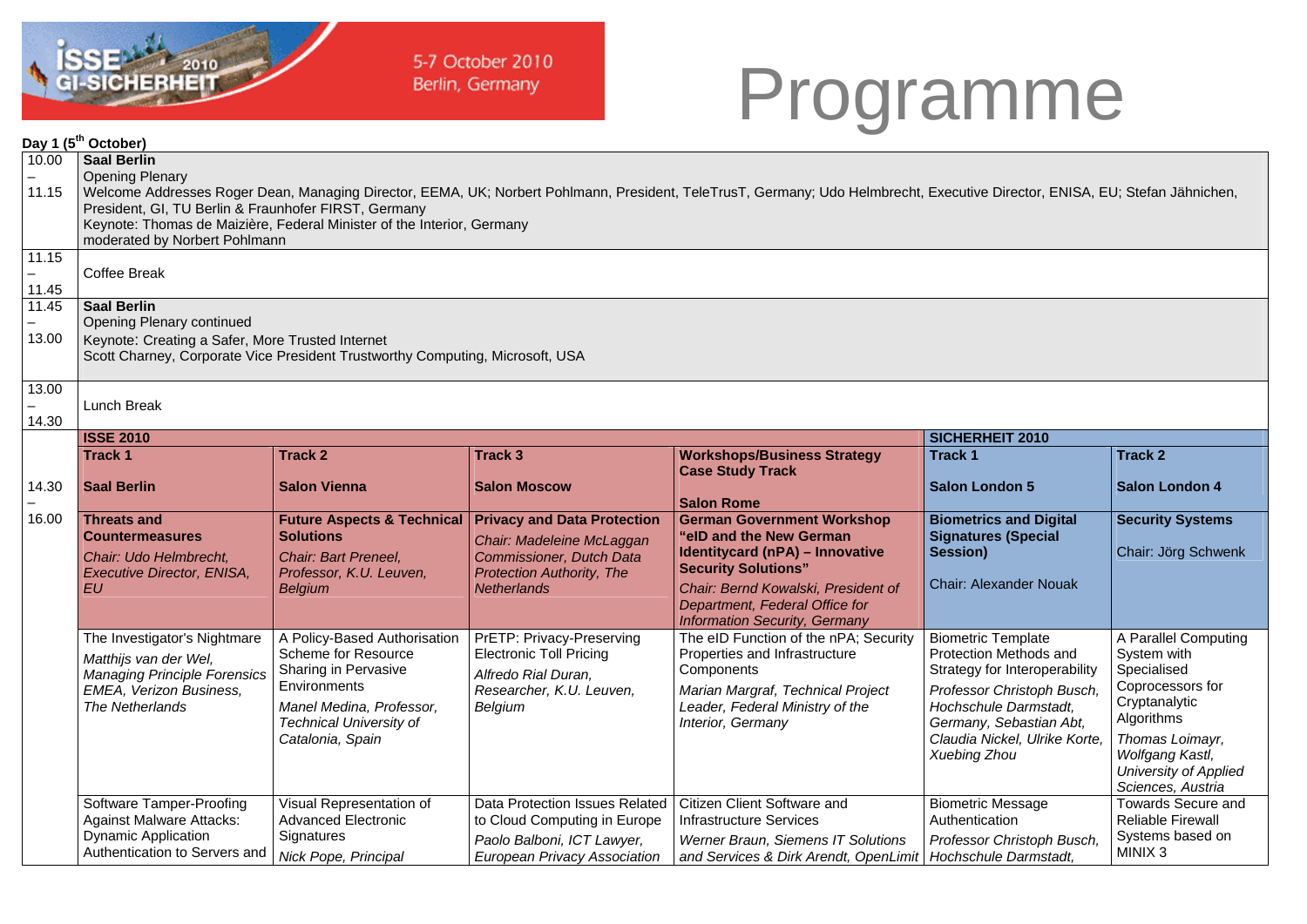|                | <b>Security Devices</b><br><b>Ullrich Martini, Product</b><br>Manager, Giesecke &<br>Devrient GmbH, Germany &<br>Corrado Ronchi, Director,<br>EISST Ltd., UK  | Consultant, Thales, UK                                                                                                                                   | (EPA), Italian Institute for<br>Privacy (IIP) and Tilburg<br>University (UvT), Italy                                                                               | SignCubes, Germany                                                                                                                                                                                                                                                                              | Germany, Daniel Hartung                                                                                                                                                                                                          | Rüdiger Weis, Brian<br>Schüler, Stefan<br><b>Alexander Flemming</b>                                                                                                                                                |
|----------------|---------------------------------------------------------------------------------------------------------------------------------------------------------------|----------------------------------------------------------------------------------------------------------------------------------------------------------|--------------------------------------------------------------------------------------------------------------------------------------------------------------------|-------------------------------------------------------------------------------------------------------------------------------------------------------------------------------------------------------------------------------------------------------------------------------------------------|----------------------------------------------------------------------------------------------------------------------------------------------------------------------------------------------------------------------------------|--------------------------------------------------------------------------------------------------------------------------------------------------------------------------------------------------------------------|
|                | Malware Detection and<br>Prevention Platform: Telecom<br>Italia case study<br>Luciana Costa, Security<br>Architect, Telecom Italia, Italy                     | DSKPP and PSKC, IETF<br>Standard Protocol and<br>Payload for Symmetric Key<br>Provisioning<br>Philip Hoyer, Senior<br>Architect, ActivIdentity, UK       | The Venetian Bauta Mask -<br>Paradigm for Internet<br><b>Anonymity Concepts?</b><br>Johannes Wiele, Director<br><b>Business Consulting, Defense</b><br>AG, Germany | PostIdent-Online with the nPA<br>Jens Terboven, Vice President,<br>Deutsche Post AG, Germany                                                                                                                                                                                                    | Diffusion of Federated<br><b>Identity Management</b><br>Detlef Hühnlein, Dr Heiko<br>Roßnagel, Senior Scientist,<br>Fraunhofer IAO, Germany,<br>Jan Zibuschka, Senior<br>Researcher, Fraunhofer<br>IAO, Germany                  | A Transparent Bridge<br>for Forensic Sound<br>Network Traffic Data<br>Acquisition<br>Stefan Kiltz, Mario<br>Hildebrandt, Robert<br>Altschaffel, Professor<br>Jana Dittmann,<br>University of<br>Magdeburg, Germany |
| 16.00          | <b>Coffee Break</b>                                                                                                                                           |                                                                                                                                                          |                                                                                                                                                                    |                                                                                                                                                                                                                                                                                                 |                                                                                                                                                                                                                                  |                                                                                                                                                                                                                    |
| 16.30          |                                                                                                                                                               |                                                                                                                                                          |                                                                                                                                                                    |                                                                                                                                                                                                                                                                                                 |                                                                                                                                                                                                                                  |                                                                                                                                                                                                                    |
| 16.30<br>18.00 | <b>Session continued</b><br><b>Saal Berlin</b>                                                                                                                | <b>Session continued</b><br><b>Salon Vienna</b>                                                                                                          | <b>Session continued</b><br><b>Chair: Jos Dumortier,</b><br>Professor, K.U. Leuven,<br><b>Belgium</b><br><b>Salon Moscow</b>                                       | <b>German Government Workshop</b><br>continued<br><b>Salon Rome</b>                                                                                                                                                                                                                             | <b>Dependability and Fault-</b><br><b>Tolerance (Special</b><br>Session)<br>Chair: Bernhard Fechner<br><b>Salon London 5</b>                                                                                                     | <b>Multimedia Security</b><br>(Special Session)<br>Chair: Professor Jana<br>Dittmann, University of<br>Magdeburg, Germany                                                                                          |
|                |                                                                                                                                                               |                                                                                                                                                          |                                                                                                                                                                    |                                                                                                                                                                                                                                                                                                 |                                                                                                                                                                                                                                  | <b>Salon London 4</b>                                                                                                                                                                                              |
|                | Threat Agents: A Necessary<br><b>Components of Threat</b><br>Analysis<br>Claire Vishik, Trust &<br>Security Technology & Policy<br>Manager, Intel, UK         | Chip and PIN is Broken<br>Steven J. Murdoch,<br>University of Cambridge, UK                                                                              | Towards Future-Proof Privacy-<br>Respecting Identity<br>Management Systems for<br>Individuals<br>Marit Hansen, Deputy Chief,<br>ULD, Germany                       | The eID Function of the nPA within the<br>European STORK Infrastructure<br>Volker Reible, Vice President Large<br>Scale Project Management, T-<br>Systems International & Andre<br>Braunmandl, BSI Project Leader for<br>the STORK Project, Federal Office for<br>Information Security, Germany | Quantitative Model-Based<br>Safety Analysis: A Case<br>Study<br>Matthias Güdemann,<br>Researcher, University of<br>Magdeburg, Germany,<br><b>Frank Ortmeier</b>                                                                  | A Study on Features<br>for the Detection of<br>Copy-Move Forgeries<br>Vincent Christlein,<br>Christian Riess, PhD<br>Student, University of<br>Erlangen-Nuremberg,<br>Germany, Elli<br>Angelopoulou                |
|                | A Mechanism for e-Banking<br>Frauds Prevention and User<br><b>Privacy Protection</b><br>Rosalia D'Alessandro,<br>Security Architect, Telecom<br>Italia, Italy | Security and Anti-<br>Counterfeiting with PUFs:<br><b>Latest Results</b><br>Helena Handschuh, Principal<br>Security Architect, Intrinsic-ID<br>Inc,. USA | Cloud Computing, Smart Grid<br>and Health IT<br>John Sabo, Director Global<br>Government Relations, CA,<br><b>USA</b>                                              | Public Administration and Electronic<br>Signatures - Polish Concepts for<br>Securing E-Government Document<br>Flow<br>Miroslaw Kutylowski, Professor &<br>Przemyslaw Kubiak, Assistant<br>Professor, Wroclaw University of<br>Technology, Poland                                                | Real-Time Fault-Tolerant<br>Routing in High-Availability<br>Multicast-Aware Video<br><b>Networks</b><br>Roman Messmer, Student,<br>FernUniversitaet Hagen,<br>Germany, Professor Jörg<br>Keller, University of Hagen,<br>Germany | Analysis and detection<br>of resized images<br>using linear row and<br>column predictors<br>Matthias Kirchner, PhD<br>Student, TU Dresden,<br>Germany                                                              |
|                | Countering Phishing with<br><b>TPM-bound Credentials</b><br>Josef von Helden, Professor,                                                                      | Silicon PUFs in Practice<br>Patrick Koeberl, Principle<br>Investigator, Intel Labs                                                                       | <b>Privacy Compliant Fraud</b><br>Screening<br><b>Ulrich Flegel, Department</b>                                                                                    | <b>Trusted Cloud Computing in Practice</b><br>Stefan Schröder, Senior Manager<br><b>Development Financial Accounting</b>                                                                                                                                                                        | State Transfer for<br><b>Hypervisor-Based Proactive</b><br>Recovery of Heterogeneous                                                                                                                                             | <b>Collusion Secure</b><br>Fingerprint<br>Watermarking for Real                                                                                                                                                    |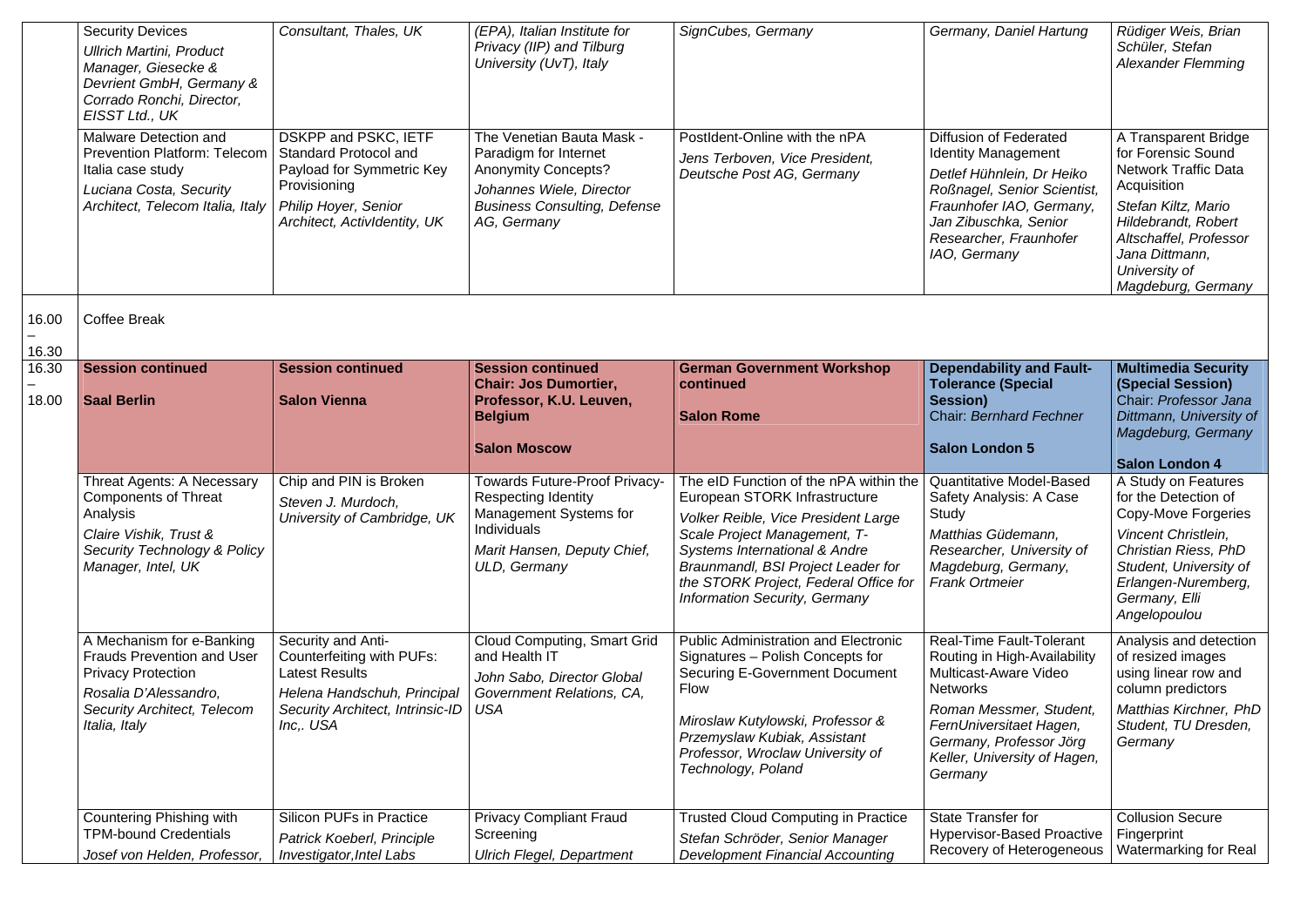|       | FH Hannover, Germany                                                                                                          | Europe, Ireland | Media and Information                                       | Software, DATEV eG, Germany | <b>Replicated Services</b> | <b>World Applications</b> |  |
|-------|-------------------------------------------------------------------------------------------------------------------------------|-----------------|-------------------------------------------------------------|-----------------------------|----------------------------|---------------------------|--|
|       |                                                                                                                               |                 | <b>Engineering and Design,</b>                              |                             | Tobias Distler, Rüdiger    | Marcel Schäfer,           |  |
|       |                                                                                                                               |                 | <b>Offenburg University of Applied</b><br>Sciences, Germany |                             | Kapitza, Hans P. Reiser    | Waldemar Berchtold.       |  |
|       |                                                                                                                               |                 |                                                             |                             |                            | Martin Steinebach,        |  |
|       |                                                                                                                               |                 |                                                             |                             |                            | Sascha Zmudzinski,        |  |
|       |                                                                                                                               |                 |                                                             |                             |                            | Stefan Katzenbeisser      |  |
| 18.00 | Complimentary Drinks Reception and Panel Open Discussion                                                                      |                 |                                                             |                             |                            |                           |  |
| 19.00 | WORKING TOGETHER: An Open Discussion bringing the end-user, vendor communities and industry specialists together. What can we |                 |                                                             |                             |                            |                           |  |
|       | llearn from each other?                                                                                                       |                 |                                                             |                             |                            |                           |  |

**Outside of official programmme (in English):** 

**Salon Rome** 

The Security Innovation Network - Cluster of Clusters Ulrich Seldeslachts, LSEC - Leaders In Security, Belgium

## **Meetings of GI Special Interest Groups (SIGs) commencing 18:00 outside of official programme (in German):**

**Salon London 5 Salon London 4**  SIG Fehlertolerierende Rechnersysteme (FERS, 60 minutes) SIG Network Security (NETSEC, 60 minutes)

Salon Vienna SIG Steganographie und digitale Wasserzeichen (STEWA, 60 minutes)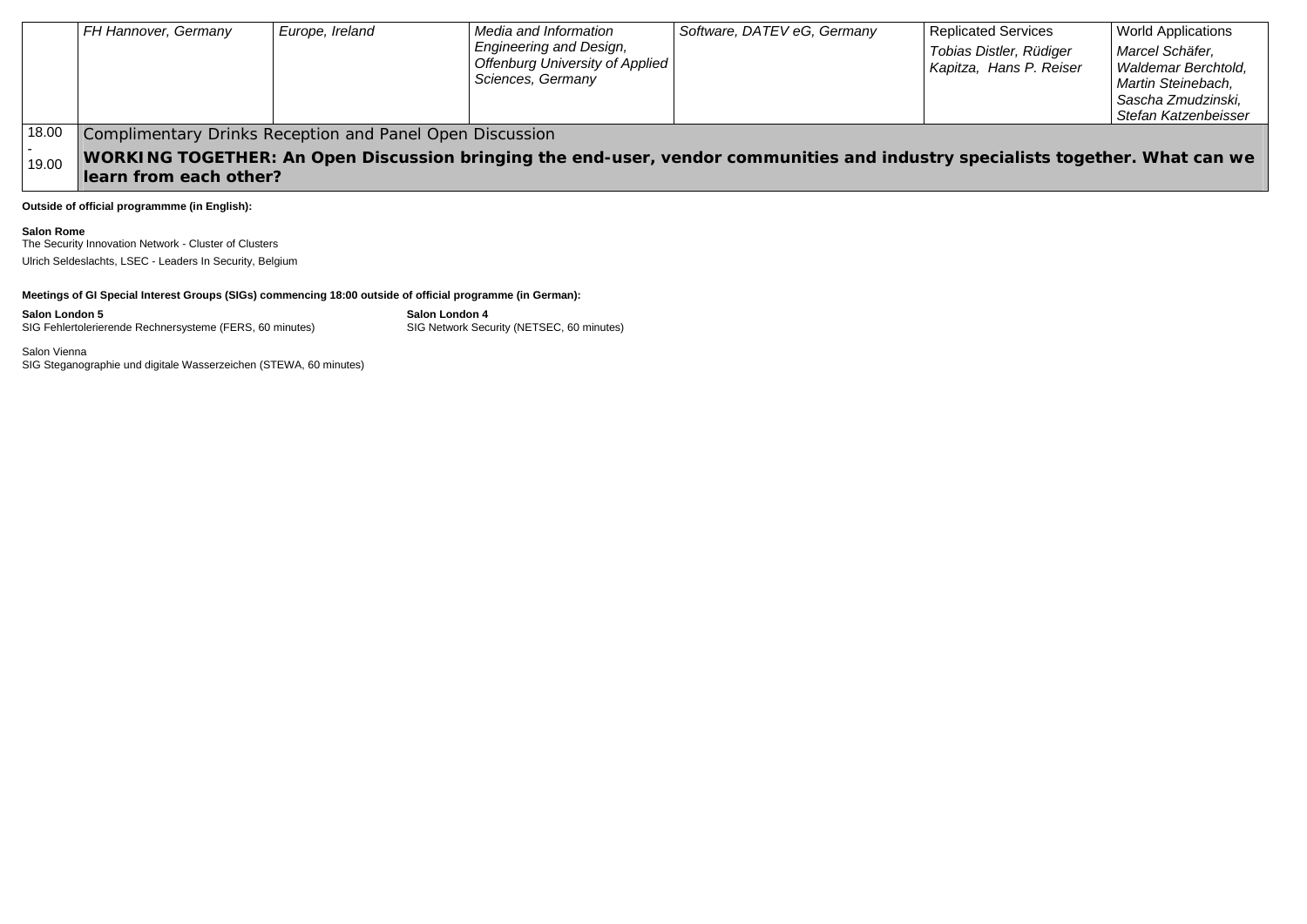|                                | Day 2 (6 <sup>th</sup> October)                                                                                                                                                                                                                                                                   |                                                                                                                                                                                                                                                                                                                                                                                                                                             |                                                                                                                                                     |                                                                                                                                                                                               |                                                                                                                                                                                                                                          |                                                                                                                                                                                                              |
|--------------------------------|---------------------------------------------------------------------------------------------------------------------------------------------------------------------------------------------------------------------------------------------------------------------------------------------------|---------------------------------------------------------------------------------------------------------------------------------------------------------------------------------------------------------------------------------------------------------------------------------------------------------------------------------------------------------------------------------------------------------------------------------------------|-----------------------------------------------------------------------------------------------------------------------------------------------------|-----------------------------------------------------------------------------------------------------------------------------------------------------------------------------------------------|------------------------------------------------------------------------------------------------------------------------------------------------------------------------------------------------------------------------------------------|--------------------------------------------------------------------------------------------------------------------------------------------------------------------------------------------------------------|
| $9.00 -$<br>11.00<br>$11.00 -$ | <b>Saal Berlin</b><br><b>Plenary</b><br>Panel Discussion: Privacy Aspects of Social Networks<br>Moderation: Marit Hansen, Deputy Chief, ULD, Germany<br><b>Coffee Break</b>                                                                                                                       | Keynote: Michael Hange, President, Federal Office for Information Security, Germany<br>Keynote: Jürgen Maurer, Vice President Federal Criminal Police Office, Germany<br>Panellists: Sabine Frank (Managing Director, Voluntary Self-Control Multimedia Service Providers, Germany), Michelle Chibba (Director Policy, Information and Privacy Commission Ontario,<br>Canada), Johannes Mainusch (Vice President Operations, XING, Germany) |                                                                                                                                                     |                                                                                                                                                                                               |                                                                                                                                                                                                                                          |                                                                                                                                                                                                              |
| 11.30                          |                                                                                                                                                                                                                                                                                                   |                                                                                                                                                                                                                                                                                                                                                                                                                                             |                                                                                                                                                     |                                                                                                                                                                                               |                                                                                                                                                                                                                                          |                                                                                                                                                                                                              |
|                                | <b>ISSE 2010</b>                                                                                                                                                                                                                                                                                  |                                                                                                                                                                                                                                                                                                                                                                                                                                             |                                                                                                                                                     |                                                                                                                                                                                               | SICHERHEIT 2010                                                                                                                                                                                                                          |                                                                                                                                                                                                              |
|                                | <b>Track 1</b>                                                                                                                                                                                                                                                                                    | <b>Track 2</b>                                                                                                                                                                                                                                                                                                                                                                                                                              | <b>Track 3</b>                                                                                                                                      | <b>Track 4</b>                                                                                                                                                                                | <b>Track 1</b>                                                                                                                                                                                                                           | Track 2                                                                                                                                                                                                      |
| $11.30 -$<br>13.00             | <b>Saal Berlin</b><br><b>Biometrics</b><br>Chair: Martin Johns, Senior<br>Researcher, SAP, Germany                                                                                                                                                                                                | <b>Salon Vienna</b><br><b>Security Management,</b><br><b>Applications and Economics</b><br>Chair: Marijke De Soete, Managing<br>Director, Security4Biz, Belgium &<br><b>SC27 Vice Chair</b>                                                                                                                                                                                                                                                 | <b>Salon Moscow</b><br><b>Smart Grids</b><br>Chair: Helmut Reimer, Senior<br>Consultant, TeleTrusT,<br>Germany                                      | <b>Salon Rome</b><br><b>Business Strategy Case</b><br><b>Study Track</b>                                                                                                                      | <b>Salon London 5</b><br><b>Reactive Security</b><br>(Special Session)<br>Chair: Michael Meier                                                                                                                                           | Salon London 4<br><b>Theory and Practice of</b><br><b>Cryptography (Special</b><br><b>Session)</b><br>Chair: Dr Christopher Wolf,<br><b>Emmy Noether Grant</b><br>Holder, Ruhr-University<br>Bochum, Germany |
|                                | Biometric Spoofing in the<br><b>Context of New Travel</b><br><b>Documents</b><br>Günter Schumacher, Senior<br>Scientist, European Commission<br>Joint Research Centre, EU                                                                                                                         | Overview on ISMS Standards<br>(IS2700x series) by SC27<br>Angelika Plate, CEO, ÆXIS<br>Security Consultants, Germany                                                                                                                                                                                                                                                                                                                        | Secure Smart Grids - Critical<br>Infrastructures need qualified<br>Protection<br>Stefan Blum, Senior Managing<br>Consultant, IBM, Germany           | PKI as a Basis for<br>Information Security - An<br>Integrated Approach<br>Karin Loleit, Technical<br>Account Manager, Nexus<br>Technology GmbH, Germany<br>Hosted by Nexus Technology<br>GmbH | Iterative Precision-<br>aware Signature<br>Generation<br>René Rietz, Research<br>Assistant,<br>Brandenburg<br>University of<br>Technology, Germany,<br>Sebastian Schmerl,<br>Michael Vogel,<br>Hartmut König                             | State-of-the-Art<br>Cryptography for Wireless<br>Sensor Networks - A<br>Cryptography Library for<br><b>MantisOS</b><br>Björn Stelte, Researcher,<br>Universität der Bundeswehr<br>München, Germany           |
|                                | Visa Applications within the<br>Scope of the Technical<br><b>Guideline Biometrics for Public</b><br><b>Sector Applications</b><br>Fares Rahmun, IT Project<br><b>Manager for Government</b><br><b>Information Technology</b><br>Solutions, German Federal<br>Office of Administration,<br>Germany | ISO 27001 Implementations -<br>Lessons Learnt<br>Marc Sel, Director,<br>PricewaterhouseCoopers, Belgium                                                                                                                                                                                                                                                                                                                                     | Security Challenges of a<br>Changing Energy Landscape<br>Marek Jawurek, Research<br>Associate & Martin Johns,<br>Senior Researcher, SAP,<br>Germany | For your Eyes Only - How to<br>Secure Printing, Scanning<br>and Copying<br>Jens Stark, Manager<br><b>Information Security &amp;</b><br>Solutions, Sharp, Germany<br>Hosted by Sharp           | Secure Automotive<br>Data Management: A<br>Concept for<br>Forensically Sound<br>Data Storage<br>Tobias Hoppe, Sönke<br>Holthusen, Sven<br>Tuchscheerer, Stefan<br>Kiltz, Professor Jana<br>Dittmann, University of<br>Magdeburg, Germany | On Security Protocols for<br>Desktop Sharing<br>Ulrich Kühn                                                                                                                                                  |
|                                | Taking Signatures Seriously -<br><b>Combining Biometric Signatures</b><br>and Digital Signatures to Secure<br>Various Processes in the                                                                                                                                                            | A Simplified Approach for<br><b>Classifying Applications</b><br>Lenka Fibikova Senior Information                                                                                                                                                                                                                                                                                                                                           | Smart Privacy for the Smart<br>Grid<br>Michelle Chibba, Director<br>Policy, Information and Privacy                                                 | Can you Really Afford to<br>Lose your Confidential Data?<br>If the Answer is No, then<br>Keep Listening                                                                                       | <b>Towards Secure</b><br>Deletion on<br>Smartphones                                                                                                                                                                                      | <b>Extended Lattice Reduction</b><br>Experiments Using the BKZ<br>Algorithm                                                                                                                                  |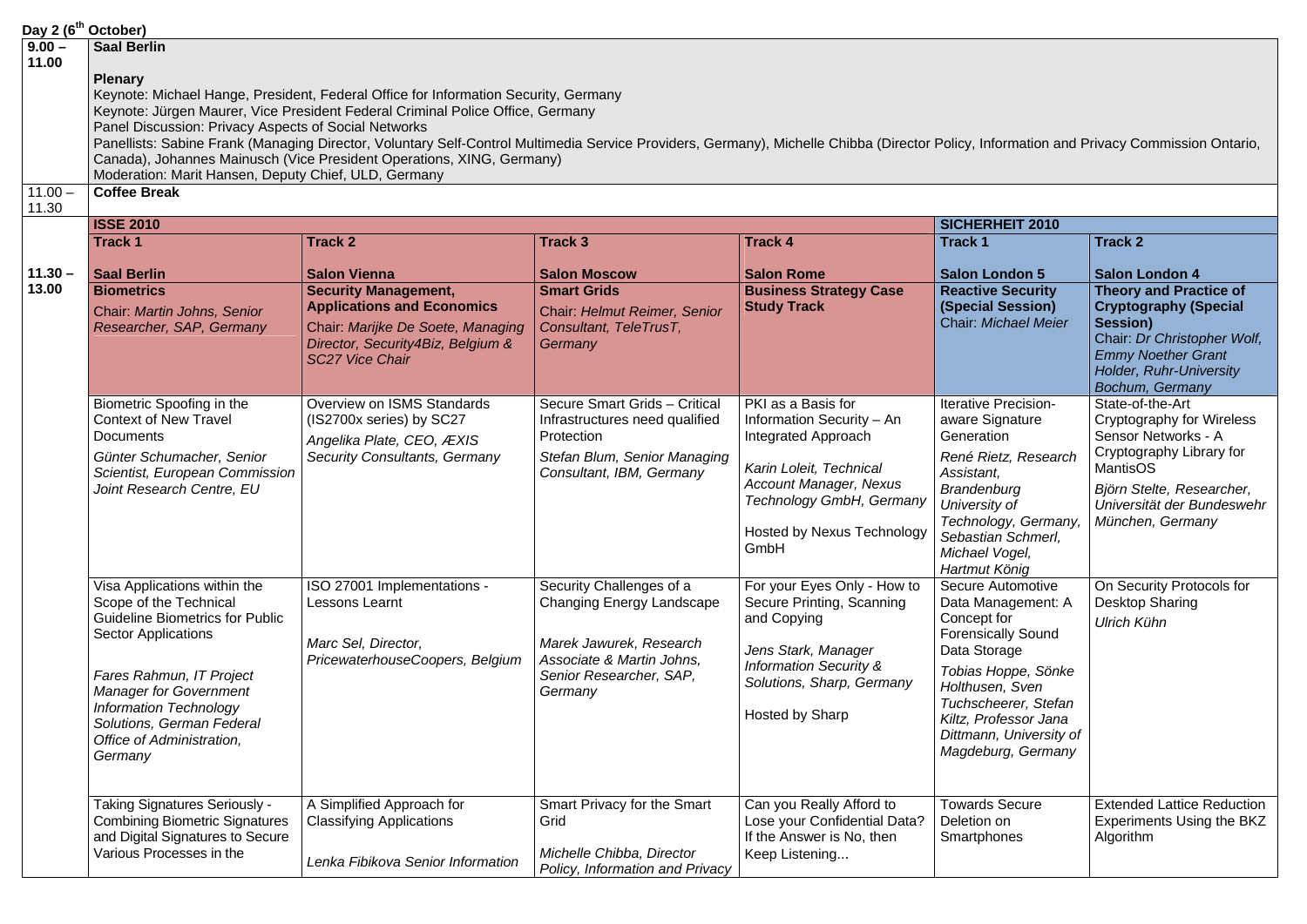| $13.00 -$<br>14.30<br>$14.30 -$<br>15.30 | <b>Financial Sector</b><br>Santiago Uriel Arias, CIO, CECA,<br>Spain<br>Lunch<br><b>Saal Berlin</b>                                                                                                                  | Security Specialist & Roland Müller,<br>CISO, Daimler Financial<br>Services, Germany<br>Keynote: Balancing Security and Mobility to Achieve Higher Performance and Reduced Risk - Sinisha Patkovic, Senior Manager, Blackberry Security EMEA, Research in Motion,                                                     | Commission Ontario, Canada                                                                                                                                  | Riccardo della Martera, DLP<br><b>Product Consultant</b><br>Websense International, Italy<br>Hosted by Websense<br>Deutschland GmbH                                                                                     | Michael<br>Spreitzenbarth,<br><b>Thorsten Holz</b>                                                                                                                                                                                     | Michael Schneider, PHD<br>Student, TU Darmstadt,<br>Germany, Johannes<br><b>Buchmann</b>                                                                                                                                                                           |
|------------------------------------------|----------------------------------------------------------------------------------------------------------------------------------------------------------------------------------------------------------------------|-----------------------------------------------------------------------------------------------------------------------------------------------------------------------------------------------------------------------------------------------------------------------------------------------------------------------|-------------------------------------------------------------------------------------------------------------------------------------------------------------|-------------------------------------------------------------------------------------------------------------------------------------------------------------------------------------------------------------------------|----------------------------------------------------------------------------------------------------------------------------------------------------------------------------------------------------------------------------------------|--------------------------------------------------------------------------------------------------------------------------------------------------------------------------------------------------------------------------------------------------------------------|
| $15.30 -$                                | <b>France</b><br>TeleTrusT Innovation Award & Best Paper Award SICHERHEIT                                                                                                                                            | Keynote: Building Security Into Everything We Do - Steve Adegbite, Senior Security Strategist, Adobe Systems, USA                                                                                                                                                                                                     |                                                                                                                                                             |                                                                                                                                                                                                                         |                                                                                                                                                                                                                                        |                                                                                                                                                                                                                                                                    |
| 16.00<br>$16.00 -$<br>16.30              | <b>Coffee Break</b>                                                                                                                                                                                                  |                                                                                                                                                                                                                                                                                                                       |                                                                                                                                                             |                                                                                                                                                                                                                         |                                                                                                                                                                                                                                        |                                                                                                                                                                                                                                                                    |
| $16.30 -$<br>18.00                       | <b>Saal Berlin</b><br><b>Mobile and Network Security</b><br>Sponsored by Research In<br><b>Motion</b><br>Chair: Marcus Klische, Advisor -<br><b>BlackBerry Security Group,</b><br><b>Research In Motion, Germany</b> | <b>Salon Vienna</b><br><b>ISMS, Applications and</b><br><b>Economics</b><br>(joint track with ISO/DIN workshop)                                                                                                                                                                                                       | <b>Salon Moscow</b><br><b>Data Leakage Prevention</b><br>Chair: Wolfgang Schneider,<br>Deputy Institute Director,<br>Fraunhofer Institute SIT,<br>Germany   | <b>Salon Rome</b><br><b>Business Strategy Case</b><br><b>Study Track</b>                                                                                                                                                | <b>Salon London 5</b><br><b>Reactive Security (Special</b><br><b>Session, continued)</b><br><b>Chair: Sebastian Schmerl</b>                                                                                                            | <b>Salon London 4</b><br>Development of<br><b>Secure Systems</b><br>Chair: Joachim Posegga                                                                                                                                                                         |
|                                          | Automatic Configuration of<br>Complex IPsec-VPN and<br>Implications to Higher Layer<br>Network Management<br>Guenter Schaefer, Researcher,<br>TU Ilmenau, Germany                                                    | <b>Security Metrics - Using</b><br>Performance Key Indicators to<br>Proactively Manage Network<br>Security<br>Rolf Strehle, CISO, Voith AG,<br>Germany                                                                                                                                                                | The Converging World of Data<br>Leakage Prevention and<br>Information-Centric Protection<br>Trent Henry, Principal Analyst,<br>Gartner, USA                 | SNS Standard-<br>Supported by Solutions of<br>Secusmart<br>Dr. Hans-Christoph<br>Quelle, Managing<br>Director, Secusmart<br>GmbH, Germany<br><b>Hosted by Secusmart</b><br>GmbH                                         | Amun: Automatic Capturing<br>of Malicious Software<br>Jan Göbel, Research<br>Assistant, University of<br>Mannheim, Germany                                                                                                             | Rapid in-Depth<br>Identification of (less<br>than) Zero-Day<br>Vulnerabilities<br>Fabian Schwab,<br>Information Security,<br>Hochschule Bonn-<br>Rhein-Sieg, Germany,<br>Findeisen Alexander,<br>Peter Sakal, Hartmut<br>Pohl                                      |
|                                          | Security Risk in Mobile Phones<br>Rick Chandler, BT, UK                                                                                                                                                              | Panel: Controversial on ISMS,<br>Applications and Economics<br>Panelists:<br>Edward Humphreys, ISO/IEC JTC<br>SC27 WG1 Convener, UK<br>Angelika Plate, IS2700x Editor,<br>Germany<br>Marc Sel, Director, PWC, Belgium<br>Roland Müller, CISO, Daimler<br>Financial Services, Germany<br>Rolf Strehle, CISO, Voith AG, | A Small Leak will Sink a Great<br>Ship: An Empirical Study of<br><b>DLP Solutions</b><br>Matthias Luft, Thorsten Holz<br>University of Mannheim,<br>Germany | Secure Online Access -<br>Cookies Contra<br>Smartcards?<br>Christian Schunck, Senior<br>Researcher, Nestor - "Tor<br>Vergata" University of<br>Rome, Italy<br>Hosted by Nestor - "Tor<br>Vergata" University of<br>Rome | <b>Towards Optimal Sensor</b><br>Placement Strategies for<br>Early Warning Systems<br>Jan Göbel, Research<br>Assistant, University of<br>Mannheim, Germany<br>Philipp Trinius, Research<br>Assistant, Universität<br>Mannheim, Germany | Why Showing One TLS<br>Certificate is not<br>enough? Towards a<br>Browser Feedback for<br>Multiple TLS Certificate<br>Verifications<br>Henrich C. Pöhls,<br>Research Assistant (IT-<br>Security), Institute of IT-<br>Security and Security<br>Law - University of |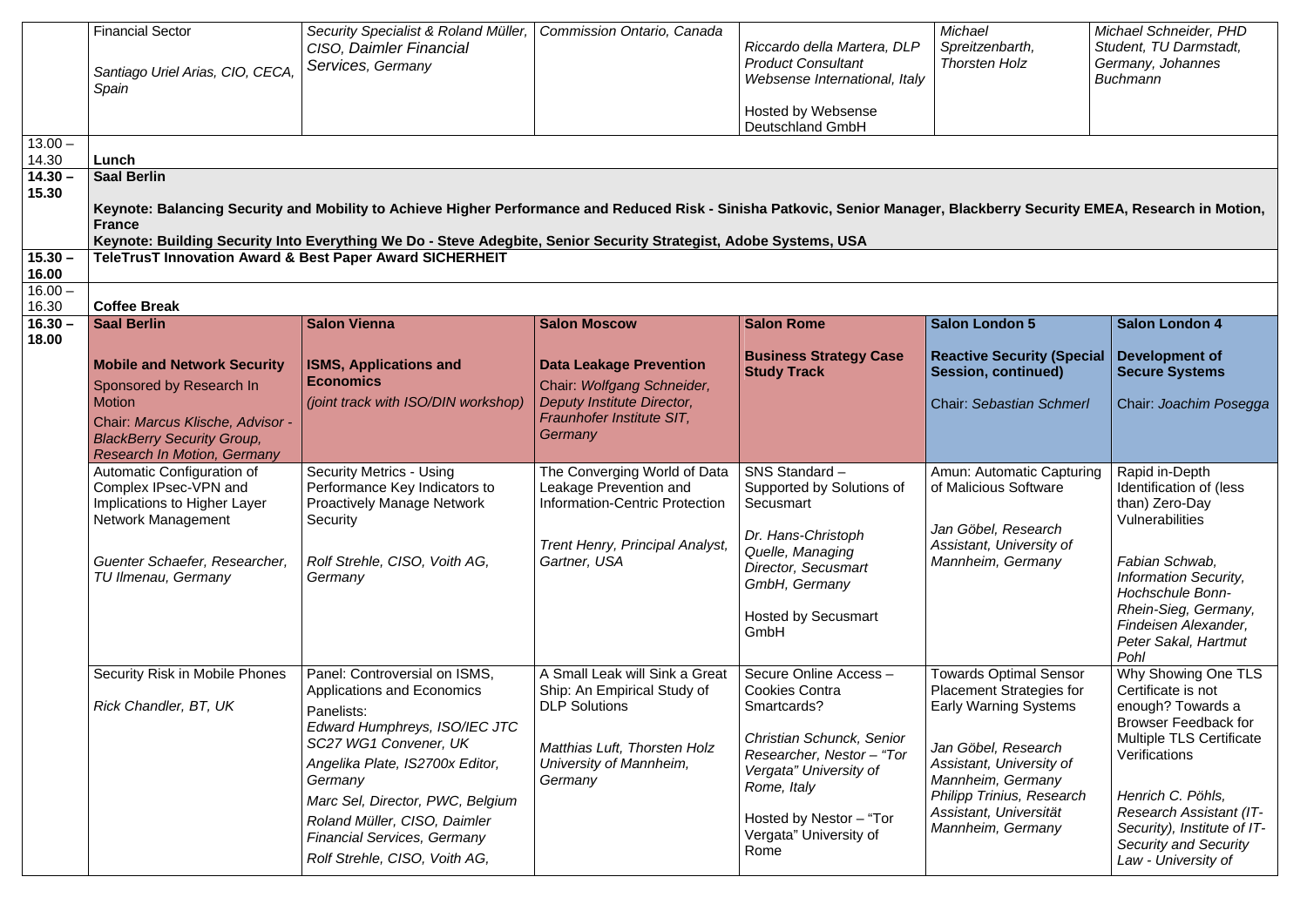|  |                                                                                                    | Germany |                                  |                                                    |                                                 | Passau, Germany                                                          |
|--|----------------------------------------------------------------------------------------------------|---------|----------------------------------|----------------------------------------------------|-------------------------------------------------|--------------------------------------------------------------------------|
|  | <b>SCADA and Control System</b>                                                                    |         | <b>Advanced Security Service</b> | Internet Signs of Quality,                         | A Malware Instruction Set                       | WatchCop - Safer                                                         |
|  | Security: New Standards                                                                            |         | cERTificate for SOA              | Membership, Trust are Only   for Behavior-Based    |                                                 | Software Execution                                                       |
|  | <b>Protecting Old Technology</b>                                                                   |         |                                  | Pictures                                           | Analysis                                        | Through                                                                  |
|  |                                                                                                    |         | Martin Johns, Senior             |                                                    |                                                 | Hardware/Software Co-                                                    |
|  |                                                                                                    |         | Researcher, SAP, Germany         | Ales Lipicnik, CEO, Inf.                           | Philipp Trinius, Research                       | Design                                                                   |
|  | Scott Howard, Trusted Network<br><b>Connect Work Group, Trusted</b><br><b>Computing Group, USA</b> |         |                                  | <b>Science Engineer CONNET</b><br>d.o.o., SLOVENIA | Assistant, Universität<br>Mannheim, Germany     | Christian Ristig, René<br>Fritzsche, Dr Christian<br>Siemers, Professor, |
|  |                                                                                                    |         |                                  | Hosted by SecuCert <sup>®</sup>                    | Carsten Willems, Thorsten<br>Holz, Konrad Rieck | University of Technology<br>Clausthal, Germany                           |

**Meetings of GI Special Interest Groups (SIGs) commencing 18:00 outside of official programmme (in German):** 

**Salon Vienna Salon London 5**  SIG Privacy Enhancing Technologies (PET, 120 minutes) SIG Electronic Commerce (ECOM, 90 minutes)

Salon London 4 SIG Erkennung und Beherrschung von Vorfällen der Informationssicherheit (SIDAR, 90 minutes)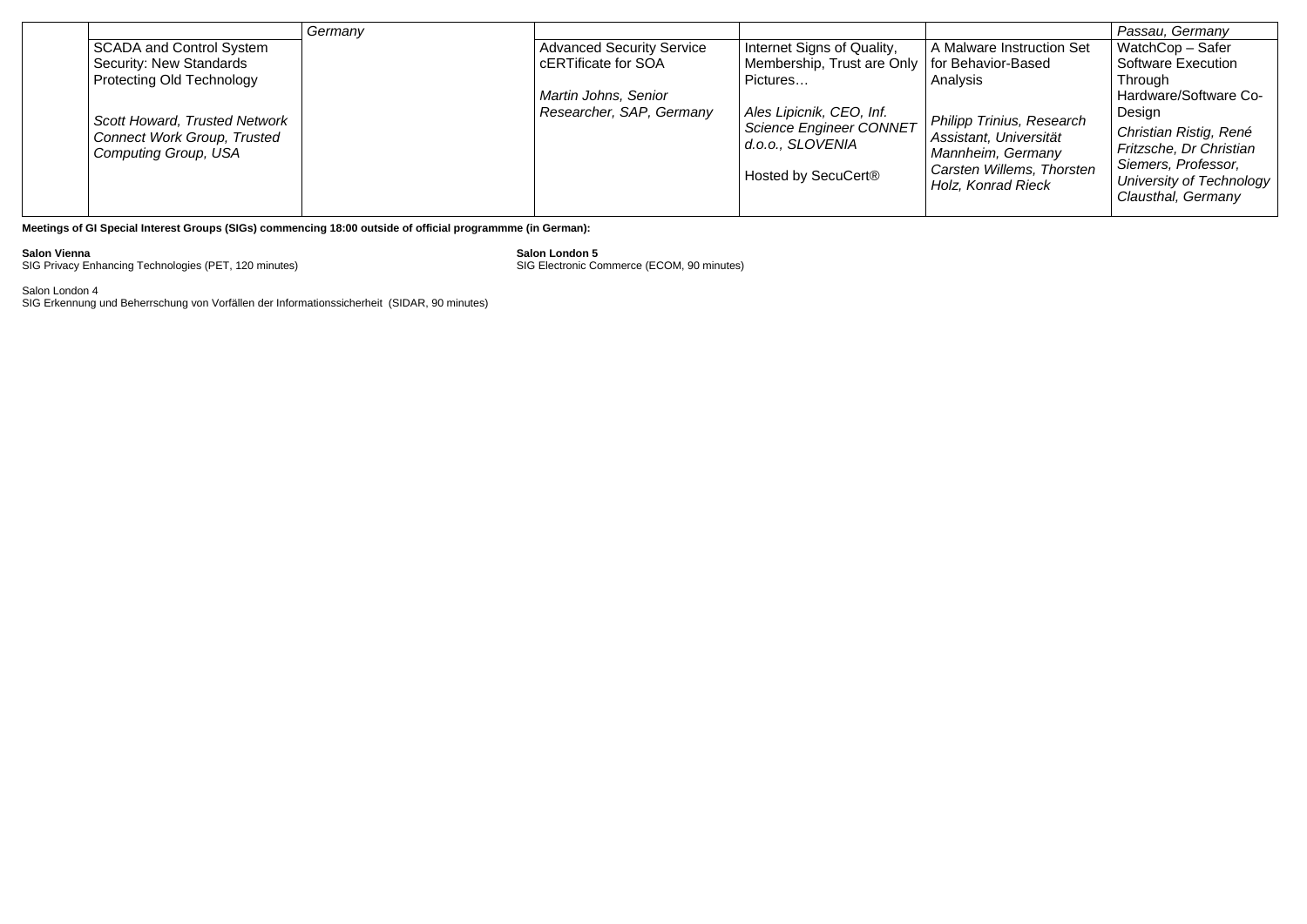|  |  | Day 3 (7 <sup>th</sup> October) |  |
|--|--|---------------------------------|--|
|--|--|---------------------------------|--|

| Day J (1 OCLODEI)  | <b>ISSE 2010</b>                                                                                                                                                             |                                                                                                                                         |                                                                                                                                                                                                                        |                                                                                                                                                                                                                                                                                          | SICHERHEIT 2010                                                                                                                                                                                                                          |                                                                                               |
|--------------------|------------------------------------------------------------------------------------------------------------------------------------------------------------------------------|-----------------------------------------------------------------------------------------------------------------------------------------|------------------------------------------------------------------------------------------------------------------------------------------------------------------------------------------------------------------------|------------------------------------------------------------------------------------------------------------------------------------------------------------------------------------------------------------------------------------------------------------------------------------------|------------------------------------------------------------------------------------------------------------------------------------------------------------------------------------------------------------------------------------------|-----------------------------------------------------------------------------------------------|
|                    | <b>Track 1</b>                                                                                                                                                               | <b>Track 2</b>                                                                                                                          | <b>Track 3</b>                                                                                                                                                                                                         | <b>Track 4</b>                                                                                                                                                                                                                                                                           | <b>Track 1</b>                                                                                                                                                                                                                           | <b>Track 2</b>                                                                                |
| $9.00 -$           | <b>Saal Berlin</b>                                                                                                                                                           | <b>Salon Vienna</b>                                                                                                                     | <b>Salon Moscow</b>                                                                                                                                                                                                    | <b>Salon Rome</b>                                                                                                                                                                                                                                                                        | <b>Salon London 5</b>                                                                                                                                                                                                                    |                                                                                               |
| 10.30              | <b>Identity Management</b><br>Chair: Jon Shamah, EMEA<br>Sales Manager, BBS eSecurity,<br><b>UK</b>                                                                          | <b>Technical Aspects of Cloud</b><br><b>Security</b><br>Chair: Jaap Kuipers, Senior Advisor,<br>DigiNotar, The Netherlands              | <b>Large Scale Public Applications</b><br>Chair: Marian Margraf, Technical<br>Project Manager, Federal Ministry of<br>the Interior, Germany                                                                            | <b>Business Strategy Case</b><br><b>Study Track</b>                                                                                                                                                                                                                                      | SICHERHEIT 2010 Keynote and Panel<br>Keynote: Pim Tuyls, Intrinsic ID, The<br>Netherlands                                                                                                                                                |                                                                                               |
|                    | Security Analysis of OpenID,<br>Followed by a Reference<br>Implementation of an nPA-<br><b>Based OpenID Provider</b><br>Sebastian Feld, Scientific Staff,<br>if(is), Germany | Hitting the IAM Wall?<br>Marcus Lasance, Principal<br><b>Consultant Identity and Access</b><br>Management, Verizon Business,<br>Belgium | Critical Infrastructure in Finance -<br>Recommendations of the European<br><b>Commission Sponsored PARSIFAL</b><br>Project<br>Bernhard M. Hämmerli, CEO, Acris<br>GmbH & Henning H. Arendt,<br>President, @bc, Germany | <b>Strong Authentication</b><br>for the New Era $-$<br>"ActivIdentity<br><b>Appliances Makes</b><br>Multi-Factor<br><b>Authentication Available</b><br>for Any Size Company"<br><b>Hosted by Actividentity</b><br>Pascal Boulvais, Director<br>Pre-Sales, EMEA,<br>ActivIdentity, France | Industrial Challenge?"<br>Panellists:<br>Pim Tuyls, Intrinsic ID, The Netherlands<br>Jean-Pierre Seifert, T-Labs, TU Berlin<br>Joachim Biskup, Uni Dortmund<br>Joachim von zur Gathen, Uni Bonn<br>Moderation: Ammar Alkassar, Sirrix AG | Panel: How Much Academic Research for How<br>Little innovation - are Universities Meeting the |
|                    | <b>User Consent for Consumer</b><br>Identity<br>Maarten Wegdam, Principal<br>Researcher, Novay, The<br>Netherlands                                                           | Cloud & SOA Application Security as<br>a Service<br>Ulrich Lang, CEO, ObjectSecurity,<br>UK                                             | The SPOCS Interoperability<br>Framework: Interoperability of<br>eDocuments and eDelivery Systems<br>Taken as Example<br>Arnu Tauber, Researcher, IAIK,<br>Austria                                                      | The Battle for the Cloud<br>- The Access Frontier -<br>Rudolf Schucha,<br><b>Communication Security</b><br>Consultant, AEP<br>Networks, Germany<br>Hosted by AEP Networks                                                                                                                |                                                                                                                                                                                                                                          |                                                                                               |
|                    | <b>New Authentication Concepts</b><br>for a Web Service Based Smart<br>Card<br>Jan Eichholz, Security<br>Consultant, Giesecke &<br>Devrient, Germany                         | Authentication and Trust: Turning the<br>Cloud Inside out<br>Christian Brindley, Regional<br>Technical Manager EMEA, VeriSign,<br>UK    | STORK: Architecture,<br>Implementation and Pilots<br>Herbert Leitold, Head E-Government<br>Innovation Center, A-SIT, Austria                                                                                           | Don't Trust Your Systems<br>and Networks? Learn How<br>You Can<br>Brian Berger, Wave<br>Systems, USA & Stephen<br>Hanna, Juniper Networks,<br><b>USA</b><br>Hosted by Trusted<br><b>Computing Group</b>                                                                                  |                                                                                                                                                                                                                                          |                                                                                               |
| $10.30 -$<br>11.00 | Coffee Break                                                                                                                                                                 |                                                                                                                                         |                                                                                                                                                                                                                        |                                                                                                                                                                                                                                                                                          |                                                                                                                                                                                                                                          |                                                                                               |
| $11.00 -$          | <b>Saal Berlin</b>                                                                                                                                                           | <b>Salon Vienna</b>                                                                                                                     | <b>Salon Moscow</b>                                                                                                                                                                                                    | <b>Salon Rome</b>                                                                                                                                                                                                                                                                        | Salon London 5                                                                                                                                                                                                                           | <b>Salon London 4</b>                                                                         |
| 12.30              | <b>Identity Management</b><br>continued                                                                                                                                      | <b>Economic Aspects of Cloud</b><br><b>Security</b>                                                                                     | Session continued<br>Chair: Marian Margraf, Federal<br>Ministry of the Interior, Germany                                                                                                                               | <b>Business Strategy Case</b><br><b>Study Track</b>                                                                                                                                                                                                                                      | <b>Models and Metrics</b><br>for Secure Systems<br>Chair: Melanie                                                                                                                                                                        | <b>Network Security</b><br>Chair: Rüdiger Grimm                                               |